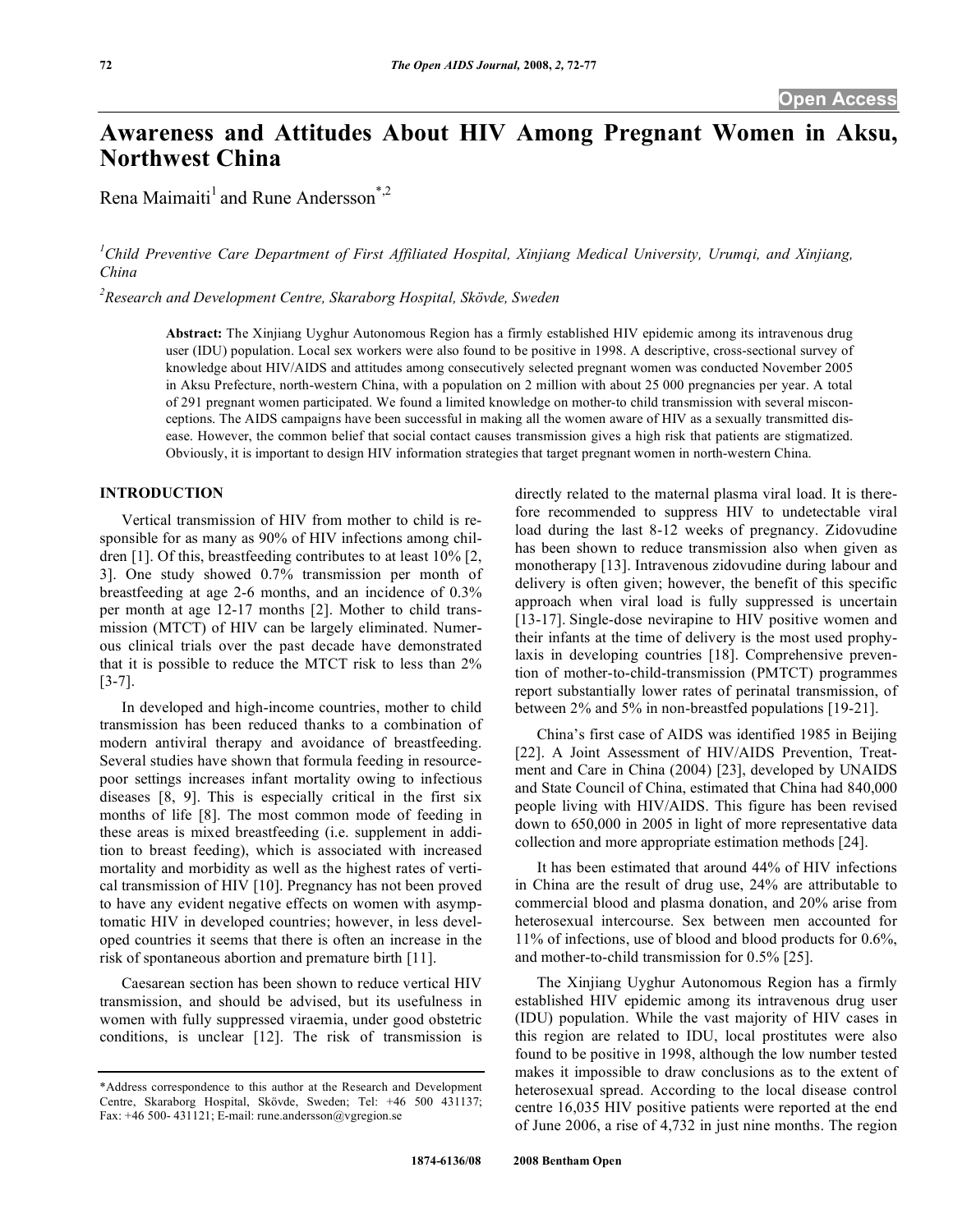reported 11,303 HIV positive at the end of September 2005, according to the same regional centre. The new cases were found in 15 prefectures and cities, including the regional capital, Urumqi.

# **AIM OF THE SURVEY**

 Our aim was to investigate knowledge and awareness about HIV/AIDS among pregnant women in Aksu, Xinjiang, China as background for the planned prevention program.

## **METHODS AND PARTICIPANTS**

 Aksu Prefecture has a population of 2 million of which 380,000 are living in the city. There are about 25,000 pregnancies annually in the prefecture of which 4000 pregnancies are in the city. In November 2005 questionnaire was given to 450 consecutive pregnant women at eight antenatal clinics and answered by 291(65%). It was modified from a questionnaire constructed by Prof Glen Mola at the Papua New Guinea [26] and consisted of 32 questions divided into three categories: General questions, knowledge about HIV/AIDS, and attitudes toward HIV/AIDS. The questions were both in Chinese and Uyghur. One of us (Rena Maimaiti) was available to clarify the questions if needed. The results were related to age, education level, socio-economic status, work situation, ethnic group and religion. The pregnant women were informed that answering the questionnaires was voluntary and that the information would be handled confidentially and presented in a way that no individual person could be identified.

# **STATISTICS**

 The 95% confidence intervals (CI) for proportions were calculated with the formula: mean value (p)  $\pm$  - 1.96 $\times$   $\sqrt{(p \times p)}$  $(100-p)/n$ , were n is number of observations and p is proportion in percent. The formula was used when  $p \times n > 500$ and  $(100-p) \times n > 500$  [27]. If two intervals are not overlapping the observed difference is significant with  $p<0.05$ .

# **RESULTS**

# **Participants**

 Out of the 291 women answering the questionnaires 234 were Uyghur and 57 Han Chinese (Table **1**). Their ages ranged from 19 to 36 with a mean age of 27.5 years.

 The respondents' educational backgrounds and work situations are presented in Tables **2** and **3**. Thirteen per cent of the Uyghurs and 79% of the Han Chinese respondents were living in the city, 86% and 21% respectively were living in the country side.

### **Knowledge About HIV**

 The women were asked if they had heard about the sickness called HIV or AIDS and in the Uyghur group, 87% answered that they had and 10% that they had not, 3% did not answer the question. In the Han Chinese group, 74% answered that they had and 19% that they had not, 7% did not answer. Seventy-seven percent of the Uyghur group and 65% of the Han Chinese group had first heard about HIV in the media (Fig. **1**).

**Table 1. Age Distribution** 

| <b>Age Distribution (Years)</b> | Uyghur $(n=234)$<br>Percent (95 % CI) | Han $(n=57)$<br>Percent (95 % CI) |
|---------------------------------|---------------------------------------|-----------------------------------|
| 20 or below                     | 24<br>$(19-29)$                       | 5                                 |
| $21 - 23$                       | 19<br>$(14-24)$                       | 19<br>$(9-29)$                    |
| $24 - 26$                       | 21<br>$(16-26)$                       | 32<br>$(20-44)$                   |
| $27-29$                         | 14<br>$(10-18)$                       | 26<br>$(15-37)$                   |
| $30 - 32$                       | 10<br>$(6-14)$                        | 9<br>$(2-16)$                     |
| 33-35                           | 6<br>$(3-9)$                          | 5                                 |
| 36 or above                     |                                       | 3                                 |

**Table 2. Level of Education Among Pregnant Women in Aksu** 

| <b>Educational Background</b> | Uyghur $(n=234)$<br>Percent $(95\% \text{ CI})$ | Han $(n=57)$<br>Percent $(95 % CI)$ |
|-------------------------------|-------------------------------------------------|-------------------------------------|
| No education                  | 5<br>$(2-8)$                                    | 5                                   |
| Primary education             | 34<br>$(28-40)$                                 | 9<br>$(2-16)$                       |
| High school                   | 44<br>$(38-50)$                                 | 39<br>$(26-52)$                     |
| Tertiary college              | 9<br>$(5-13)$                                   | 26<br>$(15-37)$                     |
| College/University            | 8<br>$(5-11)$                                   | 21<br>$(10-32)$                     |

 We noted frequent misconceptions among the believed routes of HIV transmission (Table **4**). Thirty-nine percent of the Uyghur and 47 % of the Han-Chinese women knew that it is no risk in shaking hands. Only 21% of the Uyghur women could mention one symptom caused by HIV, compared to more than 90% of the Han Chinese women (Table **5**).

 There was a tendency toward more correct answers among the Han Chinese as compared with the Uyghurs to all questions about transmission routes.

 Ten per cent of the Uyghur women and 4% of the Han Chinese women thought that you can see if a person is infected with HIV/AIDS by just looking at them, 25% of the Uyghur women and 32% of the Han Chinese women wrote they did not know.

 On the question as to whether there are special groups who are more often infected with HIV than others, 53% of the Uyghur women and 7% of the Han Chinese women wrote that they did not know, 6% of the Uyghur and 33% of the Han Chinese women mentioned drug users, 3% and 25%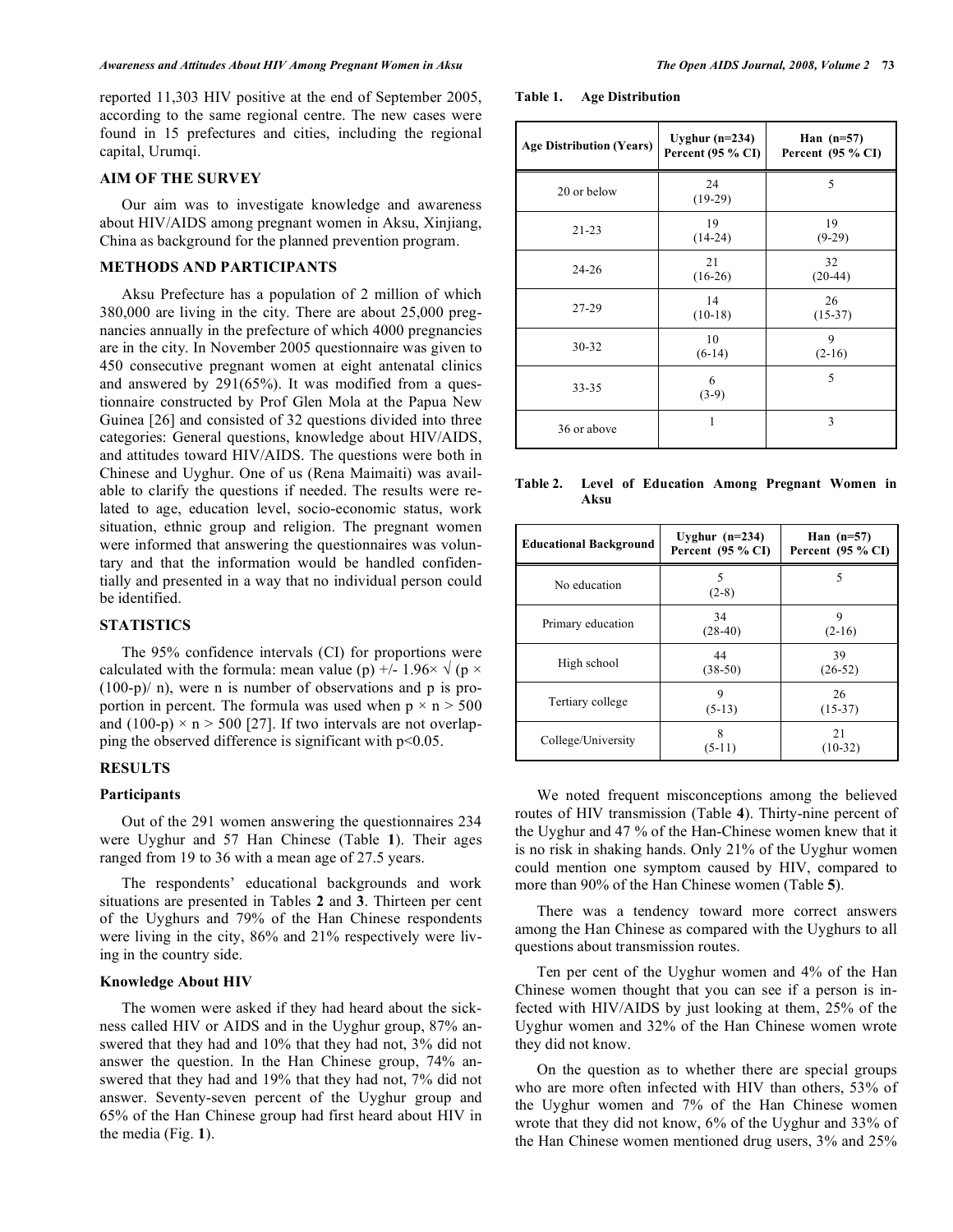

**Fig (1).** Reported first information among 291 pregnant women about HIV/AIDS.

of them wrote sex workers, 1% and 7% listed blood donors, 1% and 2% mentioned delivery. Thirty-six percent of the Uyghur and 26% of the Han Chinese women did not answer.

| Table 3. | Work Situations Among Pregnant Women and |  |  |
|----------|------------------------------------------|--|--|
|          | <b>Their Husbands</b>                    |  |  |

| <b>Work Situation</b><br><b>Among the Women</b> | Uyghur $(n=234)$<br>Percent (95 % CI) | Han $(n=57)$<br>Percent (95 % CI) |
|-------------------------------------------------|---------------------------------------|-----------------------------------|
| Unemployed                                      | 62<br>$(56-68)$                       | 36<br>$(24-48)$                   |
| Self-employed                                   | 19<br>$(14-24)$                       | 25<br>$(14-36)$                   |
| Labourers                                       | $\overline{4}$<br>$(1-7)$             | 23<br>$(12-34)$                   |
| Professional                                    | 12<br>$(8-16)$                        | 12<br>$(4-20)$                    |
| No answer                                       | 4                                     | 5                                 |
|                                                 |                                       |                                   |
| Husband's<br><b>Work Situation</b>              | Uyghur $(n=234)$<br>Percent (95 % CI) | Han $(n=57)$<br>Percent (95 % CI) |
| Unemployed                                      | 32<br>$(26-38)$                       | 21<br>$(10-32)$                   |
| Self-employed                                   | 49<br>$(43-55)$                       | 33<br>$(21-45)$                   |
| Labourers                                       | 7<br>$(4-10)$                         | 16<br>$(6-26)$                    |
| Professional                                    | $\overline{4}$<br>$(1-7)$             | 25<br>$(14-36)$                   |

# About the estimated rate of adults infected with HIV in Xinjiang, 70% of the Uyghur and 51% of the Han Chinese women wrote that they did not know, 4%and 11% thought it was 1/1000.

 On the question about the main transmission route, 22% of the Uyghur and 5% of the Han Chinese women answered that they did not know, details are shown in Table **6**.

| Table 4. |  |  |  | <b>Believed Routes of Transmission</b> |
|----------|--|--|--|----------------------------------------|
|----------|--|--|--|----------------------------------------|

| Uyghur $(n=234)$            | Yes<br>Percent<br>(95 % CI) | No.<br>Percent<br>$(95\% \text{ CI})$ | Don't Know<br>Percent<br>(95 % CI)           | <b>No Answer</b><br>Percent |
|-----------------------------|-----------------------------|---------------------------------------|----------------------------------------------|-----------------------------|
| Eating together             | 13<br>$(9-17)$              | 40<br>$(34-46)$                       | 15<br>$(10-20)$                              | 32                          |
| Shaking<br>hands/hugging    | 16<br>$(11-21)$             | 39<br>$(33-45)$                       | 16<br>$(11-21)$                              | 29                          |
| Caring for<br>AIDS patients | 11<br>$(7-15)$              | 36<br>$(30-42)$                       | 21<br>$(16-26)$                              | 32                          |
| Kissing                     | 42<br>$(36-48)$             | 21<br>$(16-26)$                       | 18<br>$13-23$                                | 18                          |
| Sexual contacts             | 75<br>$(69-81)$             | 1                                     | 9<br>$(5-13)$                                | 15                          |
| Injection                   | 56<br>$(50-62)$             | 11<br>$(7-15)$                        | 12<br>$(18-16)$                              | 21                          |
| <b>Breast feeding</b>       | 61<br>$(55-67)$             | 9<br>$(5-13)$                         | 11<br>$(7-15)$                               | 19                          |
|                             |                             |                                       |                                              |                             |
| Han $(n=57)$                | Yes<br>Percent<br>(95 % CI) | No<br>Percent<br>(95 % CI)            | Don't Know<br>Percent<br>$(95\% \text{ CI})$ | <b>No Answer</b><br>Percent |
| Eating together             | 2                           | 54<br>$(41-67)$                       | 19<br>$(9-29)$                               | 26                          |
| Shaking<br>hands/hugging    | 5                           | 47<br>$(34-60)$                       | 21<br>$(10-32)$                              | 26                          |
| Caring for<br>AIDS patients | $\overline{c}$              | 53<br>$(40-66)$                       | 32<br>$(20-44)$                              | 14                          |
| Kissing                     | 19<br>$(9-29)$              | 32<br>$(20-44)$                       | 26<br>$(15-37)$                              | 23                          |
| Sexual<br>contacts          | 61<br>$(48-74)$             | 5                                     | 21<br>$(10-32)$                              | 12                          |
| Injection                   | 51<br>$(38-64)$             | 18<br>$(8-28)$                        | 21<br>$(10-32)$                              | 11                          |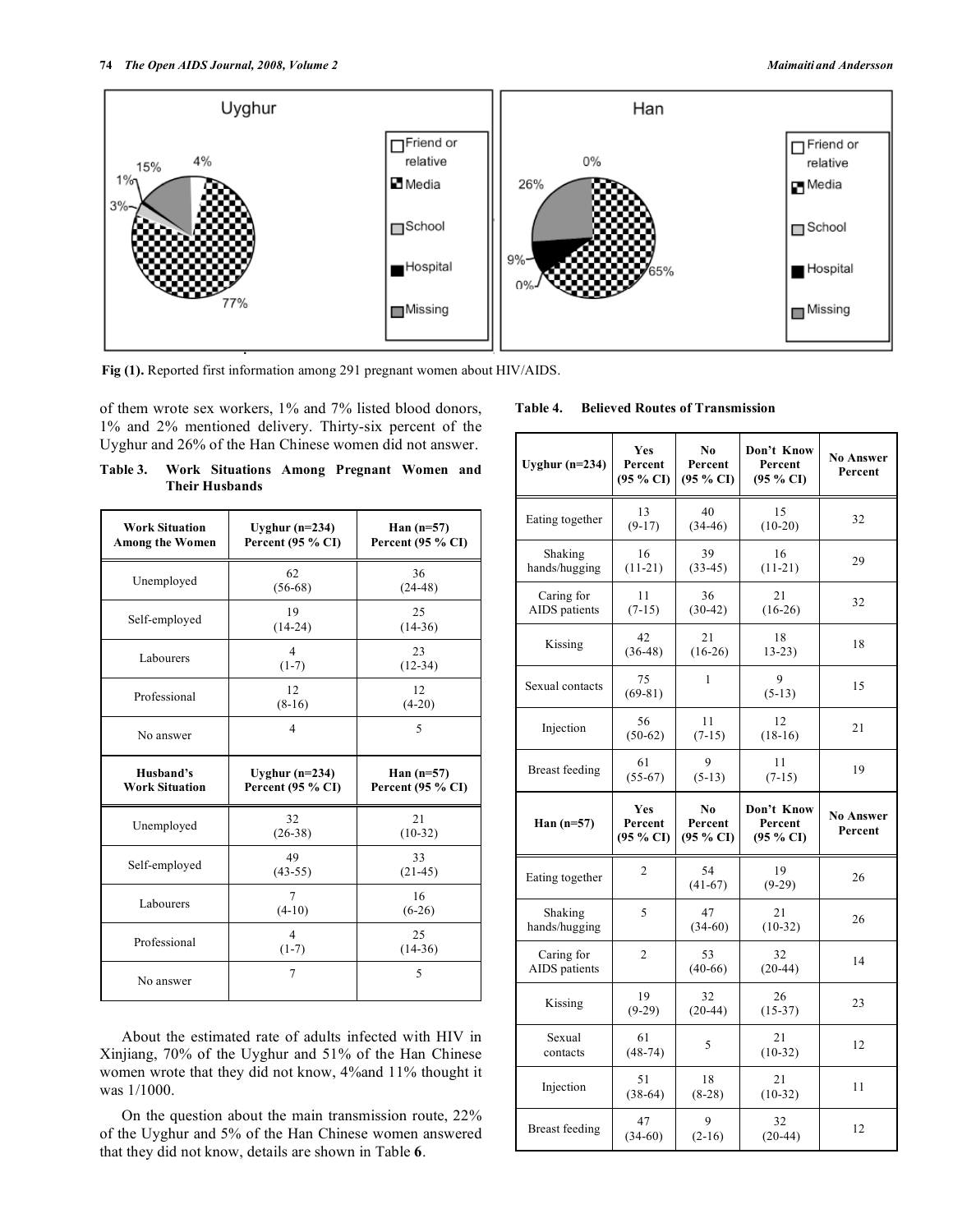|                 | Uyghur $(n=234)$<br>Percent<br>(95 % CI) | Han $(n=57)$<br>Percent<br>$(95\% \text{ CI})$ | Total $(n=291)$<br>Percent<br>$(95\% \text{ CI})$ |
|-----------------|------------------------------------------|------------------------------------------------|---------------------------------------------------|
| Fever           | 6<br>$(3-9)$                             | 37<br>$(24-50)$                                | 12<br>$(8-16)$                                    |
| Weight loss     | 6<br>$(3-9)$                             | 18<br>$(8-28)$                                 | 8<br>$(5-11)$                                     |
| Cough           | $\mathbf{1}$                             | 5                                              | $\overline{c}$<br>$(0.4-3.6)$                     |
| Lymphadenopathy | 3<br>$(1-5)$                             | $\overline{4}$                                 | 3<br>$(1-5)$                                      |
| Fatigue         | 3<br>$(1-5)$                             | 7                                              | 3<br>$(1-5)$                                      |
| Low immunity    | $\theta$                                 | 12<br>$14-20$                                  | $\overline{c}$<br>$(0.4-3.6)$                     |
| Rash            | $\theta$                                 | 9<br>$(2-16)$                                  | 2<br>$(0.4-3.6)$                                  |
| Diarrhoea       | $\overline{2}$                           | $\theta$                                       | 1                                                 |
| Don't know      | 53<br>$(42-62)$                          | 14<br>$(5-23)$                                 | 45<br>$(36-54)$                                   |
| No answer       | 29                                       | 19                                             | 27                                                |

**Table 5. Knowledge About Symptoms of HIV Among 291 Pregnant Women in Aksu, China** 

**Table 6. Believed Main Routes by which HIV/AIDS is Spread from one Person to another. Some of the Women Selected More than One Route** 

|                    | Uyghur $(n=234)$<br>Percent $(95 % C1)$ | Han $(n=57)$<br>Percent $(95 % CI)$ |
|--------------------|-----------------------------------------|-------------------------------------|
| Injection drug use | 14<br>$(10-18)$                         | 26<br>$(15-37)$                     |
| Sexual contacts    | 37<br>$(31-43)$                         | 51<br>$(38-64)$                     |
| Blood transfusion  | 19<br>$(14-24)$                         | 30<br>$(18-42)$                     |
| Mother to child    | 10<br>$(6-14)$                          | 16<br>$(6-26)$                      |
| Don't know         | 22<br>$(17-27)$                         | 5                                   |
| No answer          | 5                                       | 4                                   |

# **Attitudes Towards HIV Test**

 Sixty-nine percent of the Uyghur and 58% of the Han Chinese women wanted to find out if they were HIV positive, 48% of the Uyghur and 52% of the Han Chinese women reported that their reason for wanting to be tested was that they want to receive treatment early. The reason stated by 14% and 42% was that they did not want to spread the disease to others. Fourteen percent of the Uyghur and 18% of the Han Chinese women did not want to be tested for HIV. The most common reason for not wanting to be tested, in 33% of Uyghur and 60% of Han Chinese women, was that they could not accept a positive diagnosis or was afraid. Another reason was that the women thought that they did not have HIV/AIDS.

## **Attitudes on Disclosure of HIV**

 If they were HIV positive, 46% of the Uyghur and 40% of the Han Chinese women thought they would inform their husband. Thirty-five percent of the Uyghur and 26% of the Han Chinese wrote they would inform their family, 53% of the Uyghur and 51% of the Han Chinese women would inform their doctor. Most Uyghur women, 70%, thought that they would get help from their parents if they were found to be HIV positive, 21% of the Han Chinese women gave the same answer (Table **7**).

**Table 7. Attitudes About Possible Support if Found to be HIV Positive** 

|                 | Uyghur $(n=234)$ | Han $(n=57)$   | Total $(n=291)$ |
|-----------------|------------------|----------------|-----------------|
|                 | Percent          | Percent        | Percent         |
|                 | (95 % CI)        | (95 % CI)      | (95 % CI)       |
| Husband/        | 45               | 39             | 44              |
| partner         | $(39-51)$        | $(26-52)$      | $(38-50)$       |
| Parents         | 70               | 21             | 60              |
|                 | $(64-76)$        | $(10-32)$      | $(54-66)$       |
| Sisters/        | 51               | 11             | 43              |
| brothers        | $(45-57)$        | $(3-19)$       | $(37-49)$       |
| Other           | 32               | 4              | 27              |
| relatives       | $(26-38)$        |                | $(22-32)$       |
| From Imams,     | 30               | $\overline{4}$ | 25              |
| priests         | $(24-36)$        |                | $(20-30)$       |
| From hospital,  | 60               | 32             | 55              |
| doctors, nurses | $(54-60)$        | $(20-44)$      | $(49-61)$       |

## **Attitudes on Coming Pregnancies and Breastfeeding**

 Only one Han Chinese women said that she would want to have more children if she were HIV positive as compared with 7 (3%) of the Uyghur women. Among the other women the main reason mentioned by 64% of Uyghur and 80% of Han Chinese women was the risk of infecting the baby. Thirty-three percent of the Uyghur and 18% Han Chinese women had no ideas about this question, 12% and 32% of them did not answer.

 Seventy-four per cent of the Uyghur and 65% of the Han Chinese women wrote they would not breastfeed their baby if they were found to be HIV positive. Eight per cent of the Uyghur and 4% of the Han Chinese women thought they would breastfeed. Eighteen percent and 31% respectively were undecided.

 When asked how many years they thought they would live if they were found to be HIV positive, the majority, 94% of the Uyghur and 57% of the Han Chinese women wrote that they didn't know.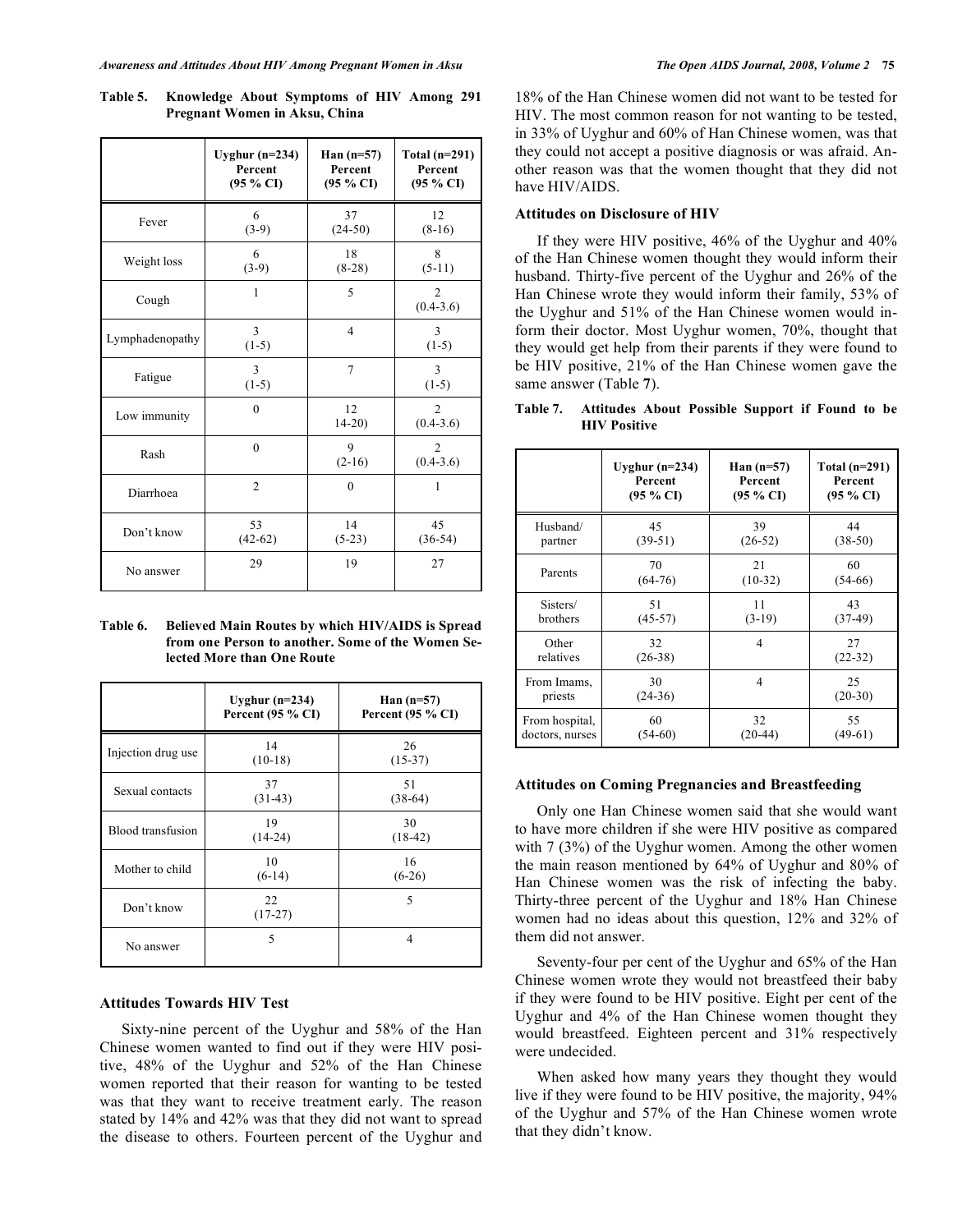#### **DISCUSSION**

 Knowledge and awareness about HIV/AIDS is the most important weapon in the fight against further spread of the virus. Information about HIV to pregnant women associated with a program for mother to child prophylaxis will reduce the women's and their babies' risks of becoming infected, and is therefore lifesaving.

 Most of the pregnant women in northwest China had first heard about HIV/AIDS through the media. Many women referred to the AIDS awareness campaigns held on the radio and TV. The second largest source of information was a friend or a relative. In the rural areas this is an important way of disseminating information since access to media is likely to be lower and illiteracy is more widespread [28]. It is noteworthy that women with little education more often answered 'don't know' to the questions than the more educated women. One reason could be that they actually did not know. Another reason could be that they were not used to answering questions like these. Women with less education not only had more difficulties understanding questions but also seemed more afraid of giving the 'wrong' answer.

 One of the things that need to be emphasized in continuing health education about HIV is that an HIV positive person does not usually show any signs of disease until they develop AIDS, often many years after becoming HIV positive. A majority of the pregnant women didn't know the signs and symptoms of AIDS.

 Only 69% of the Uygur women and 58% of the Han Chinese women wanted an HIV test, which is lower than in a similar study among pregnant women in rural India in 2002, where 86% reported that they wanted an HIV test [29]. Our study results indicate that approximately one third of the pregnant women thought that HIV could be transmitted by social contact. This implies a high risk of excluding HIV positive person from social life. Most importantly, the risks of needle sharing and breastfeeding were poorly understood. It is possible that information about this is less likely to be delivered by the media, where most pregnant women obtained their HIV information. Finding socially acceptable ways to educate pregnant women about these risks is essential to HIV prevention efforts.

 The uncertainty about mother-to-child transmission as a route of HIV transmission has also been identified in other studies [30-32]. In contrast to the studies mentioned above, two other similar studies conducted in India [33] and Papua New Guinea [26] report higher percentages, 80% and 69%, of women knowing about breastfeeding as a route of transmission of HIV from mother-to-child. When it comes to the knowledge about pregnancy and delivery as routes of transmission, around the same percentages of pregnant women in India and Papua New Guinea, as in a Hong Kong study [34] knew about these routes of transmission. Therefore our conclusion is, as in the Hong Kong study, the study from India [33] and the study from Ghana [32] that pregnant women have relatively little knowledge about specific mother-tochild HIV transmission and do not know about means of reducing mother-to-child HIV infection.

# **CONCLUSIONS**

 The pregnant women' awareness and knowledge about HIV/AIDS seems to be superficial. There are still people who have no knowledge of HIV and people with misconceptions about how it is spread. Further campaigns in the media and additional efforts to continue to raise the level of awareness among the people of Aksu are essential.

 Testing and counselling for both men and women must be available free of charge. Mothers who test HIV positive need personal counselling and support with information about the option of abortion or antiretroviral therapy and, when medically indicated caesarean section, together with no breastfeeding or exclusive breastfeeding to reduce the likelihood of mother-to-child transmission.

#### **ACKNOWLEDGEMENTS**

 We would like to thank Dr. Wang Donghui, Mother and Children Health Care Section of Aksu for introducing us to the staff at the clinic in Aksu. The study has been supported by planning grants from the Research Council of Sweden and the Swedish International Development Cooperation Agency. We thank Secretary Lisbeth Jinnestål Fernow for help with the manuscript.

## **AUTHORS CONTRIBUTION**

 The both authors have together participated in the design of the study. RM has made the interviews, distributed the questionnaires and registered the data. RM has made the analysis of the data together with RA. RA and RM have participated in interpretation of data and preparation of the manuscript. Both authors have read and approved the final manuscript.

### **REFERENCES**

- [1] Nduati R, John G, Mbori-Ngacha D*, et al.* Effect of breastfeeding and formula feeding on transmission of HIV-1: a randomized clinical trial. J Am Med Assoc 2000; 283: 1167-74.
- [2] Miotti PG, Taha TE, Kumwenda NI*, et al.* HIV transmission through breast feeding: a study in Malawi. J Am Med Assoc 1999; 282: 744-9.
- [3] Connor EM, Sperling RS, Gelber R, et al. For the Pediatric AIDS Clinical Trials Group Protocol 076 Study Group. Reduction of maternal-infant transmission of human immunodeficiency virus type 1 with zidovudine treatment. N Engl J Med 1994; 331:1173-80.
- [4] Wade NA, Birkhead GS, Warren BL*, et al.* Abbreviated regimens of zidovudine prophylaxis and perinatal transmission of the human immunodeficiency virus. N Engl J Med 1998; 339:1409-14.
- [5] Guay LA, Musoke P, Fleming T*, et al.* Intrapartum and neonatal single-dose nevirapine compared with zidovudine for the prevention of mother-to-child transmission of HIV-1 in Kampala, Uganda: HIVNET 012 randomised trial. Lancet 1999; 354: 795- 802.
- [6] The Petra Study Team. Efficacy of three short-course regimens of zidovudine and lamivudine in preventing early and late transmission of HIV-1 from mother to child in Tanzania, South Africa, and Uganda (Petra Study): a randomized, double-blind, placebocontrolled trial. Lancet 2002; 359: 1178-86.
- [7] Chaisilwattana P, Chokephaibulkit K, Chalermchockcharoenkit A, *et al.* Short-course therapy with zidovudine plus lamivudine for the prevention of mother-to-child transmission of human immunodeficiency virus type 1 in Thailand. Clin Infect Dis 2003; 35: 1405-13.
- [8] Fowler MG, Newell ML. Breastfeeding and HIV-1 transmission resource limit settings. J Acquir Immune Defic Syndr 2002; 30: 216-29.
- [9] WHO collaborative study team on the role of breastfeeding on the prevention of infant mortality: Effect of breastfeeding on infant and